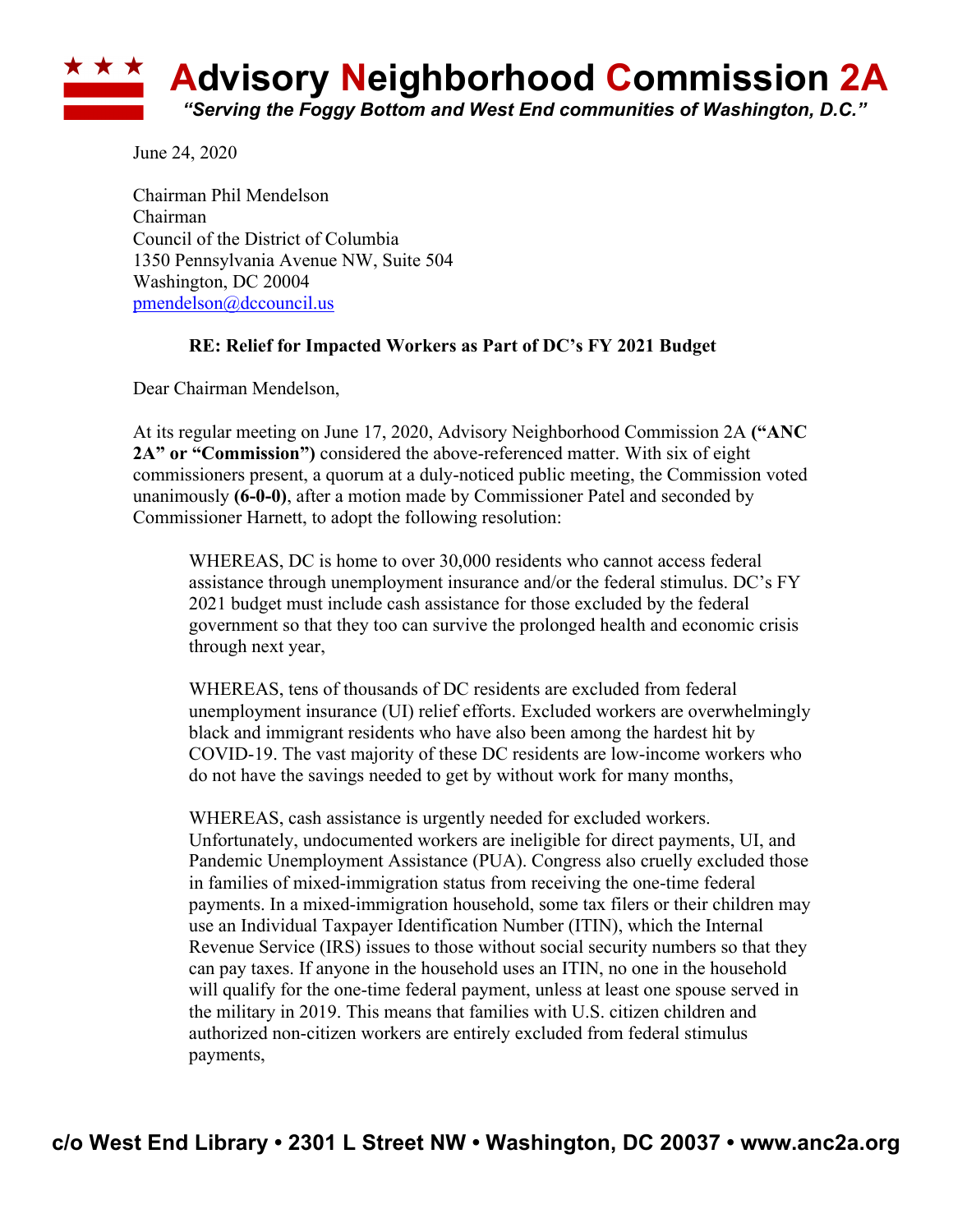## ★ ★ ★ **Advisory Neighborhood Commission 2A**

*"Serving the Foggy Bottom and West End communities of Washington, D.C."*

WHEREAS, residents who have lost their jobs through no fault of their own are in dire need of modest assistance so that they can afford the basics. Given exclusions at the federal level, the DC Government must find local dollars to ensure that all DC residents get the help they need. Leaving any of our neighbors behind is morally wrong and antithetical to our professed values as a sanctuary city,

WHEREAS, Events DC's \$5 million investment in cash assistance for undocumented residents is woefully inadequate; much more is needed. The current investment will not reach approximately 25,000 of DC's excluded workers, while the \$1,000 benefit is not enough to sustain families during an economic crisis that will span for many more months. Additionally, unfortunately, this limited fund does not cover non-immigrant cash economy workers at all,

WHEREAS, DC can afford to protect all of DC's excluded workers DC through using our reserves, raising additional revenue, or re-allocating non-essential funding. When assessing the actual needs of all of DC's excluded workers, \$30 million is a modest ask compared to \$250 million if DC were to provide comparable cash assistance to workers in the formal economy, and

WHEREAS, the city can afford to fund a temporary program to help stabilize families that call DC home. Before the pandemic began, DC had \$1.43 billion dollars in reserves, and under the newly-passed relief legislation, DC can borrow \$500 million in the 2020 fiscal year to help us meet cash flow needs and stay afloat. This better enables the DC Government to provide more adequate assistance for excluded workers beyond the funding that Events DC announced. The Mayor's budget uses the entire \$213 million Fiscal Stabilization Fund, but the other three reserves appear to be refilled by year's end. District policymakers rightly discuss how great it is that the city has been able to build up its reserves for a rainy day. They should be just as proud to use reserves when a rainy day comes. That time is now.

THEREFORE, BE IT RESOLVED that ANC 2A urges the DC Council to reallocate money to support excluded workers in the Mayor's proposed budget that would have a limited effect on key services.

Commissioners Trupti Patel (2A03@anc.dc.gov) and James Harnett (2A08@anc.dc.gov) are the Commission's representatives in this matter.

ON BEHALF OF THE COMMISSION.